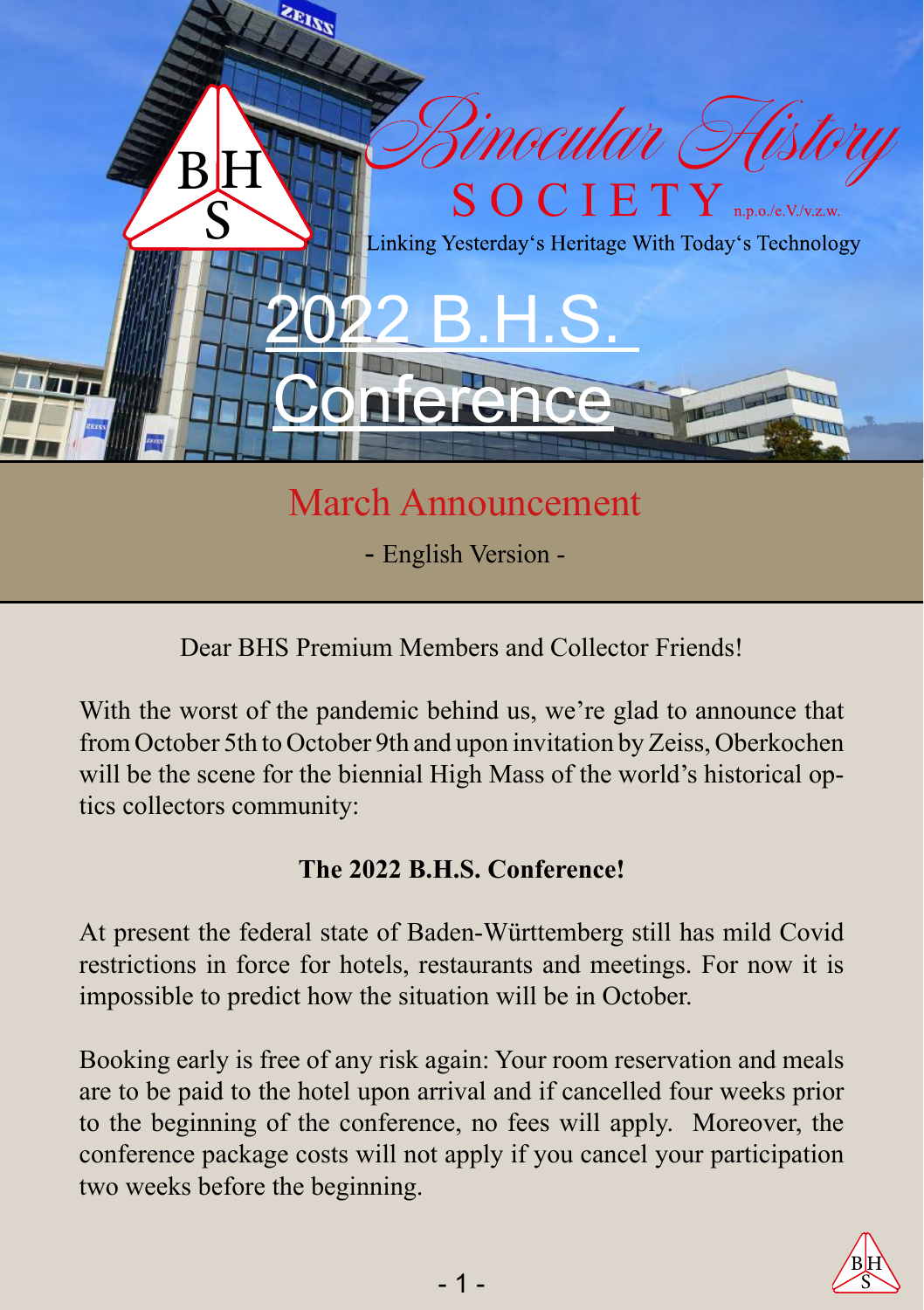We will reserve tables in restaurants for the group dinners. One dinner will be in our conference hotel restaurant. We will inform you about the restaurants and ask about your definite participation in due time.

In the unfortunate event the conference should need to be cancelled due to corona, cancellation will be free of any charge to you or our Society.

The programme of lectures, workshops, displays (cf. 5.) as well as our day trips or events for accompanying persons is under way. As always, it will be a good mixture of specialist information and contributions, space for informal talks and exchanges, swaps and trade, all in our usual informal atmosphere.

### Date: October 5<sup>th</sup> to 9<sup>th</sup> October, 2022

Provisional programme

### Wednesday

Arrival of the early birds. No activities are planned but the bar will be opened from 19.00 H onwards...

### **Thursday**

Excursion (scheduled: Nördlingen) with guided city walk (ca  $\in$  5/p.p.) lunch break (at own cost). Evening: dinner, talks and chats at the hotel bar.

### Friday

Visit to Zeiss Oberkochen – optical museum – showroom (current binocular developments) – information and visit to the Hensoldt "Sehrohrturm" (U-boat periscope tower) – lunch break sponsored by Zeiss in their company café.

Friday late afternoon: 1st registration  $&$  welcome + workshop introduction, group dinner, talks and chats at the hotel bar.

### Saturday and Sunday

Registration for late arrivals, welcome, conference programme with lec-

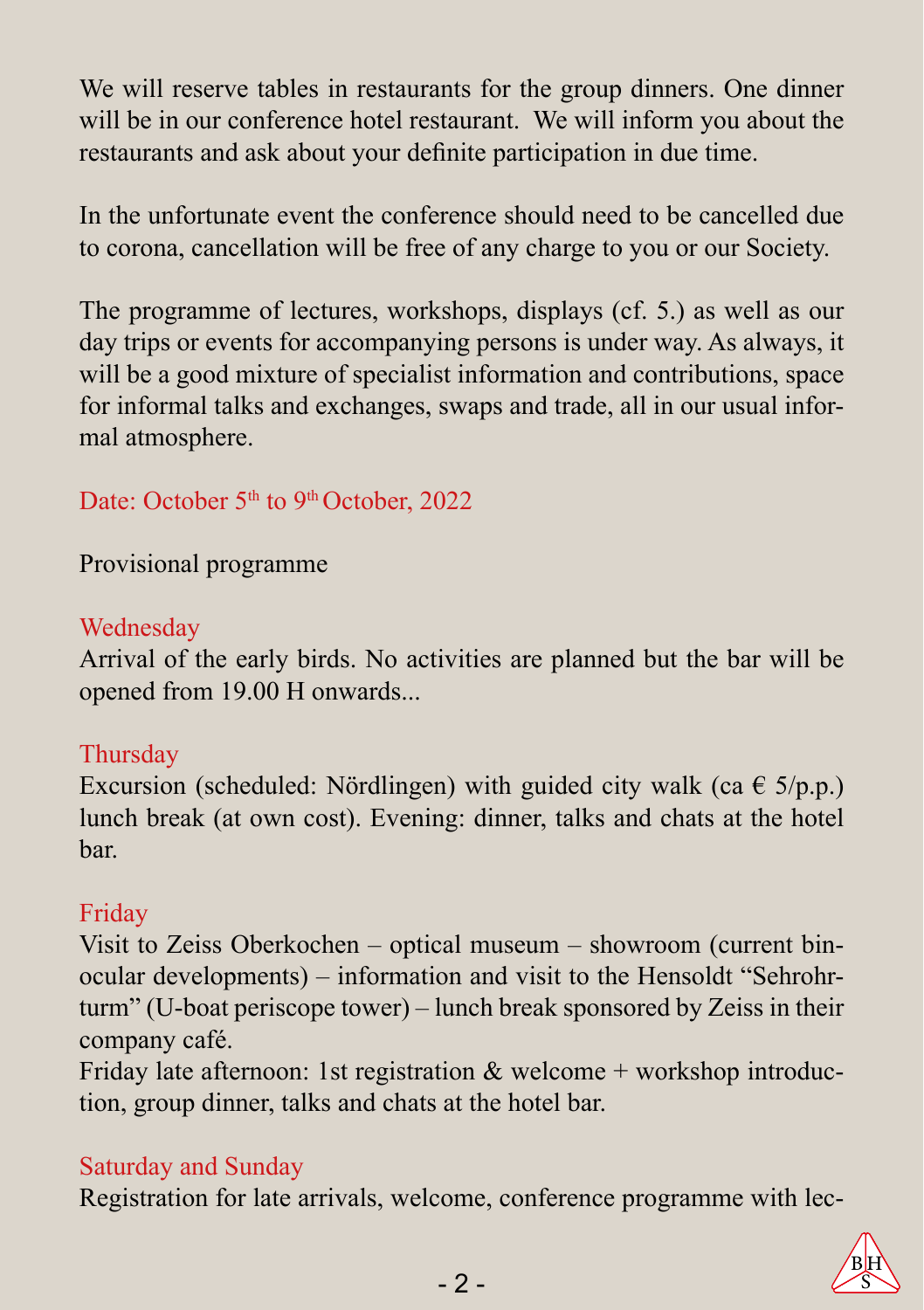tures, workshops, exhibition, breaks for talks, coffee and lunch snacks, swap and trade meet, group dinners, talks and chats at the hotel bar. Official end on Sunday after lunch.

On Sunday afternoon we will offer walk up to the local hill (Volkmarsberg) with its look-out tower (don't forget to bring your binos!) and "Albvereinshütte" (bistro) for those who will still stay.

At the moment we're working on our accompanying persons programme (tba): According to the group's wishes options are a visit to the Steiff-Museum in Giengen and/or a visit to Aalen for shopping and an exploration of the Roman Museum in Aalen (maybe also relax in the thermal spa there? ), a creative workshop at the City Creative Centre, or walks in and around Oberkochen (e.g. Kocher spring, Roman cellar).

#### Please, send the filled in registration form to

conference-committee@bhs.binopedia.info or mobile number +49(0)176 45878681 (U. Zeun).

Here is the relevant information:

1. Hotel / Parking / Conference room

Our conference hotel and the attached conference room "Bürgersaal" is Hotel VILOTEL Eugen-Bolz-Platz 2 73447 Oberkochen Tel.: +49 7364 955540 Fax: +49 7364 9555413 E: info@vilotel.de

The hotel website <https://www.vilotel.de/> offers all you need to know about the available rooms and the hotel itself. It is a modern hotel which opened about three years ago. There are electric charging stations and a lift to the hotel floors in the underground garage. Parking in the garage is not for free, though – amounting to  $\epsilon$  8/day. BUT short time parking to

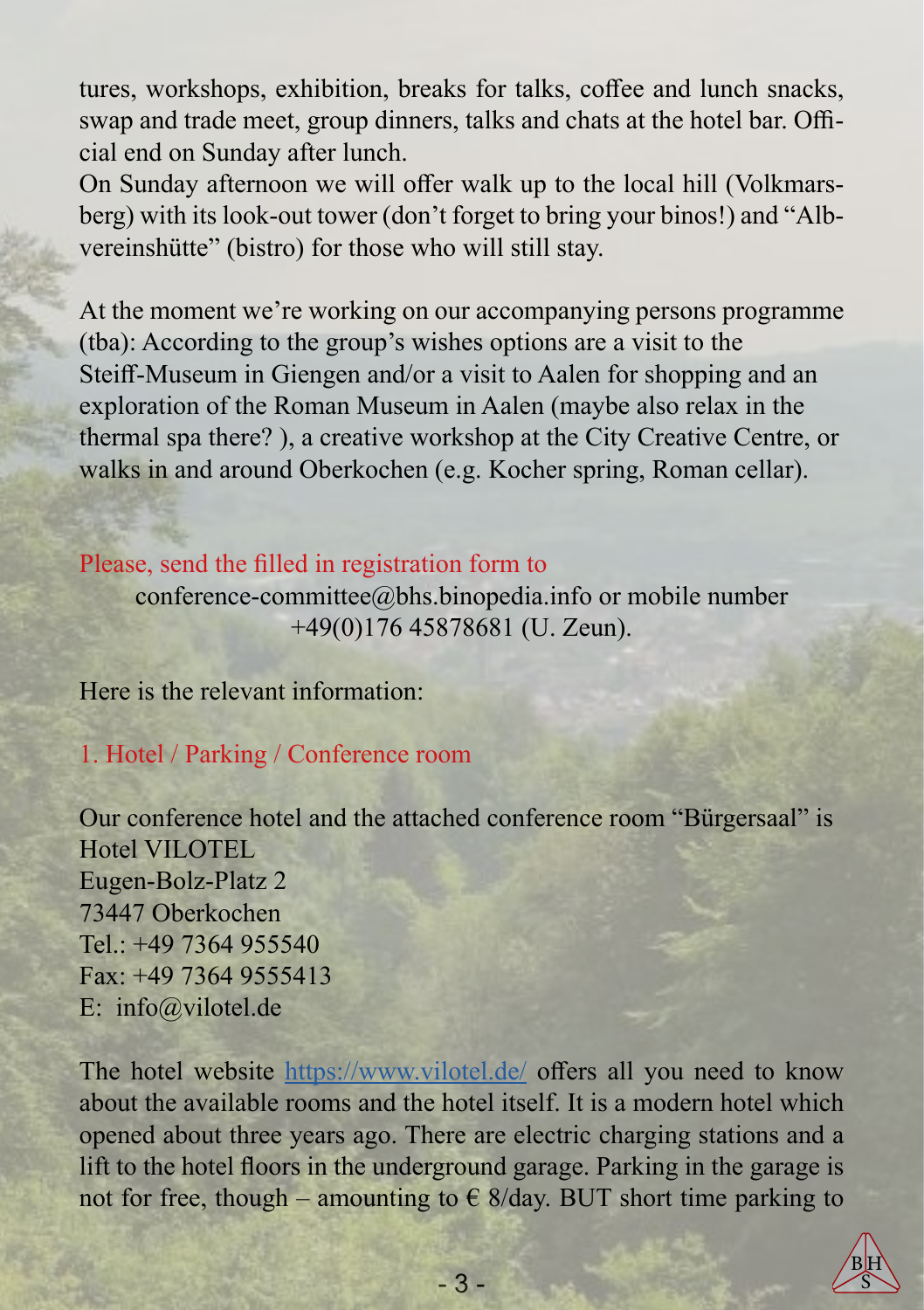take your heavy items to the conference room is free. Further parking lots are behind and near the hotel.

The following rooms are available for the conference at special BHS prices incl. breakfast

- Single bed room:  $\epsilon$  65/night
- Twin or double bed room:  $\epsilon$  85/night
- As well as more spacious double bed rooms:  $\epsilon$  99.80/night  $(E 89.90/night$  when used as single) or
- Penthouse suite (with roof terrace/balcony):  $\epsilon$  109.90/night  $(E 99.90/night$  when used as single).

You can also book rooms with a connecting door (families!) or a wheelchair friendly room. In some rooms (like penthouse) there are also kitchenettes, which might be useful if you plan a longer stay.

### **Note: please, book rooms through this link:**

(From October  $5<sup>th</sup>$  to October  $9<sup>th</sup>$  only, for other dates please contact the hotel!):

https://onepagebooking.com/vilotel/allotments/8023?allotmentcode=BHS-2022&lang=de



If you book by telephone or email please name the keyword "BHS-Conference 2022" in order to claim your lower room rate.

So, again, attendees who want to check in before Thursday and check out after Monday, contact the hotel by phone or email stating the BHS keyword, because the online booking systems cannot cope for any individual bookings before or after the official conference time.

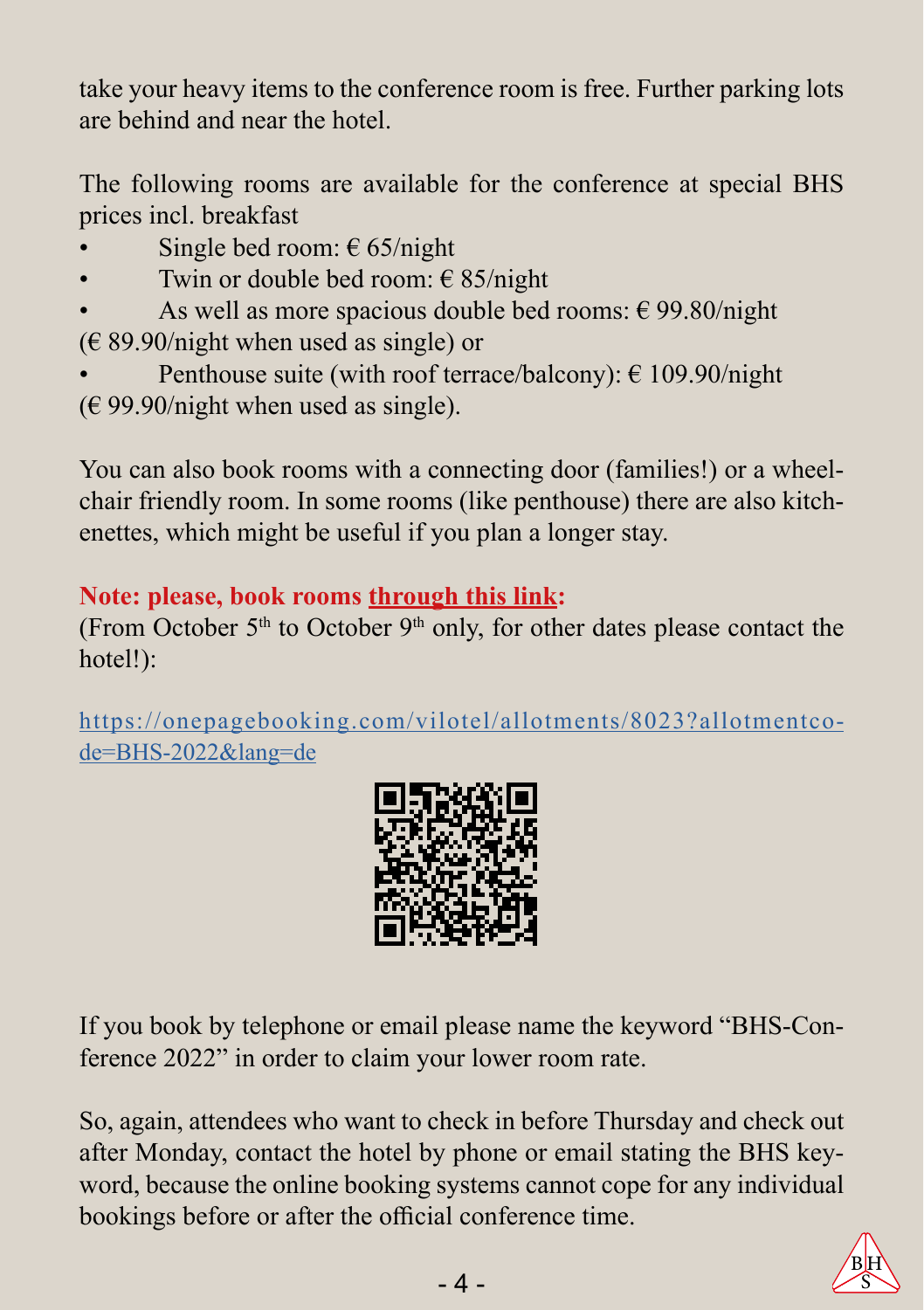All rooms have to be booked by the participants themselves and paid to the hotel directly during the meeting (contact us if you need support).

You are of course free to book other accommodations. There is only one other hotel/inn in Oberkochen and some private guest rooms. Bigger hotels are in Aalen about 10 km from there.

# 2. Day package and catering

The day package including coffee and other soft drinks plus snacks during the breaks etc. on Saturday and Sunday is  $\epsilon$  114.00 per person. These expenses have to be settled with the hotel directly too.

# 3. BHS Conference fee

This edition's conference fee amounts to  $\epsilon$  55. It is due upon registration and to be paid in CASH at the BHS registration desk, both for members and accompanying persons. Attendees under the age of 18 and honorary members are exempted from the conference fee.

## 4. Dinners / Diets

Please state your needs for all meals regarding diets and allergies. The hotel confirmed that they can cater for all special needs. For some diversification of location and meals we plan to have the second group dinner

in a different restaurant, e.g. the Scheerer-Mühle (probably with a short visit to the mill museum). We ask to state your provisional interests in joining the group dinners on the quest form so that we can roughly estimate who and how many will take part.

5. Lectures / workshops / exhibitions / poster presentations / swap and trade